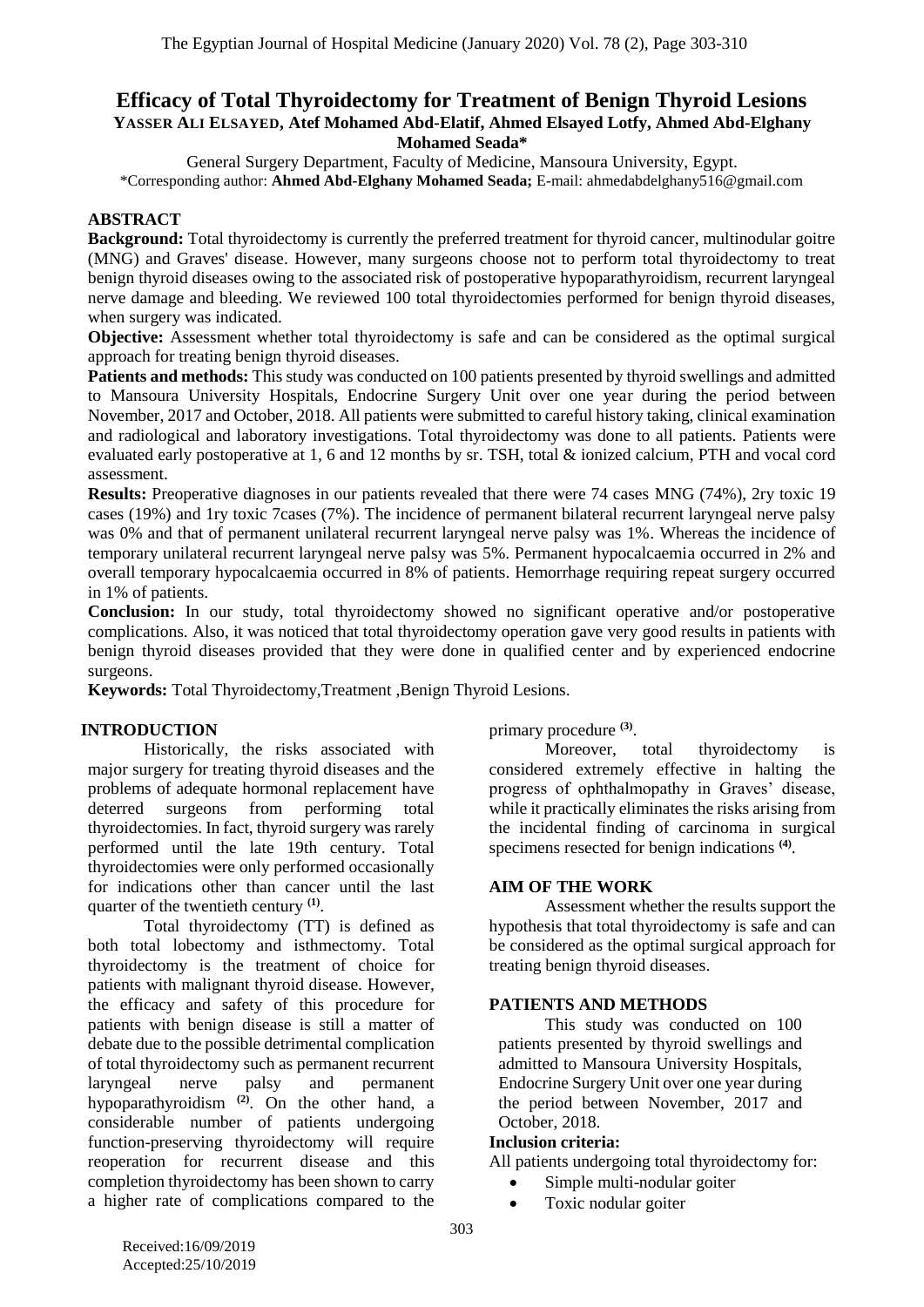• Diffuse toxic goiter

# **Exclusion criteria:**

- Malignant thyroid diseases.
- Recurrent thyroid diseases.
- Patients that may be pregnant, unconscious, having mental disorders and vocal cord problems.

# **Methodology**

All patients were submitted to careful history taking, clinical examination and radiological and laboratory investigations.

## *A) History taking included patient's;*

• Name, age, sex, occupation, marital status, residence, menstrual history in females and special habits. Symptomatic neck swelling or accidentally discovered, development of pain either local or referred, dyspnea, hoarseness of voice, dysphagia, compression symptoms, insomnia, irritability, tremors, weight loss, hot weather intolerance or palpitation (toxic symptoms) and subsequent development of lymph nodes enlargement in the neck.

- History of intake of antithyroid drugs (type, dose and duration), neck irradiation or surgery.
- History of pathological fractures, bone aches.
- History of hemoptysis.
- History of familial diseases or similar condition in the family.
- Other endocrinal disorders as (parathyroid or supra renal gland diseases) or comorbidities as diabetes mellitus, hypertension or liver disease.

# *B) Clinical examination;*

## I) General examination;

Body built, look of patients, decubitus, mental state, vital signs (pulse, blood pressure and temperature), facial expression, upper and lower limbs, chest, heart, abdomen and skeletal examinations.

II) local thyroid examination;

Classical examination of the thyroid was done that included inspection, palpation, percussion and auscultation. The comment on thyroid swelling included its site, side, size, shape, surface, overlying skin (dilated veins, scars, fixation or ulceration), relation to surrounding structures, mobility, tenderness, edges, pulsation, retrosternal extension and audible bruit. This was followed by lymph nodes examinations in the neck (central & lateral L.N.). Local examination ended by E.N.T examination and assessment of vocal cords mobility.

# **C)** *Investigations*;

All patients were submitted to;

- Thyroid function tests (S. T3, T4 and TSH).
- Complete blood count, liver function tests and s. creatinine to assess effect of disease on it & as pre-operative preparation.
- E.C.G.
- Neck U/S & Duplex; special probe to give idea about the nodule, (solid, cystic, size, homogenous, heterogeneous, well defined, ill defined, vascularity, infiltration to surrounding structures, retrosternal extension and associated L.N with comment on its shape & hilum).
- Preoperative F.N.A.C (cytological examination) done for all patients. It was helpful in detection of different types as (colloid nodule, papillary, follicular lesions and in suspicious of malignancy & atypical cells).
- Post-operative pathology.

# **Operative tips:**

- $\triangleright$  The middle thyroid vein must be identified & divided (**Figure 1).**
- $\triangleright$  Identification of upper and lower parathyroid gland (**Figure 2**).
- $\triangleright$  Careful exposure of the upper pole of the thyroid gland & identification of upper thyroid vessels **(Figure 3)**.
- $\triangleright$  Selective ligation & division of the superior thyroid vessels.
- $\triangleright$  The inferior thyroid artery and vein must be identified and ligated away from the thyroid gland at the lower pole of the gland (**Figure 4**).
- $\triangleright$  The recurrent laryngeal nerve must be identified and preserved during inferior thyroid artery ligation (
- $\triangleright$  **Figure** 5).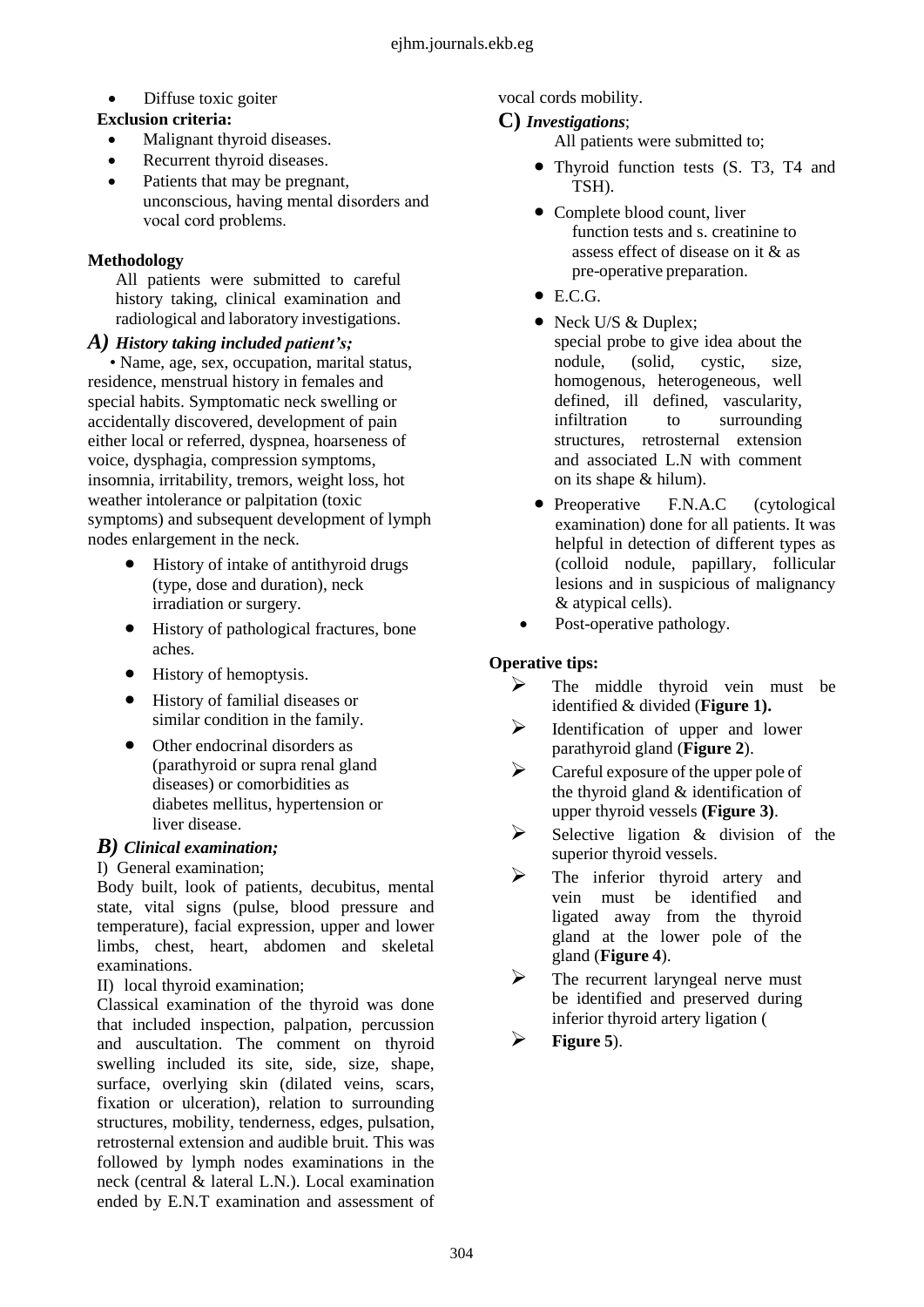## ejhm.journals.ekb.eg





**Figure (1):** Identification of middle thyroid vein, ligation & division.



Figure (3): Identification of superior thyroid artery, vein & ligation.



Figure (2): Parathyroid gland identification.



**Figure (4):** Identification of recurrent laryngeal nerve.

**Figure (5):** Identification of Inferior thyroid artery, vein & ligation.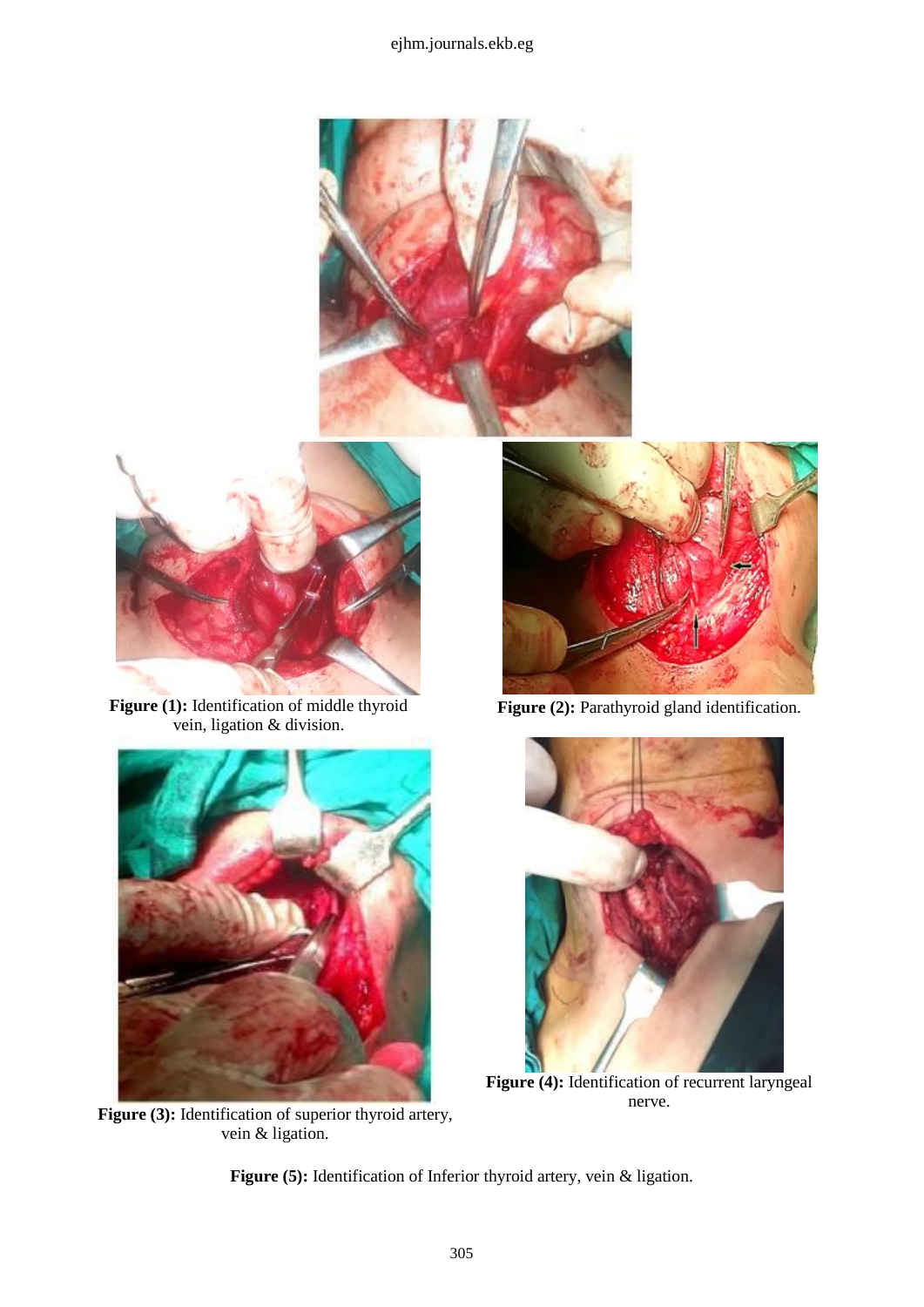## ejhm.journals.ekb.eg



**Female patient with MNG and Lt dominant nodule.**



**Removed specimen after total thyroidectomy. Colloid goiter with lymphocytic infiltration.**



**Thyroid bed after total thyroidectomy.**





**Female patient 34 years old with MNG. Thyroid bed after total thyroidectomy.**



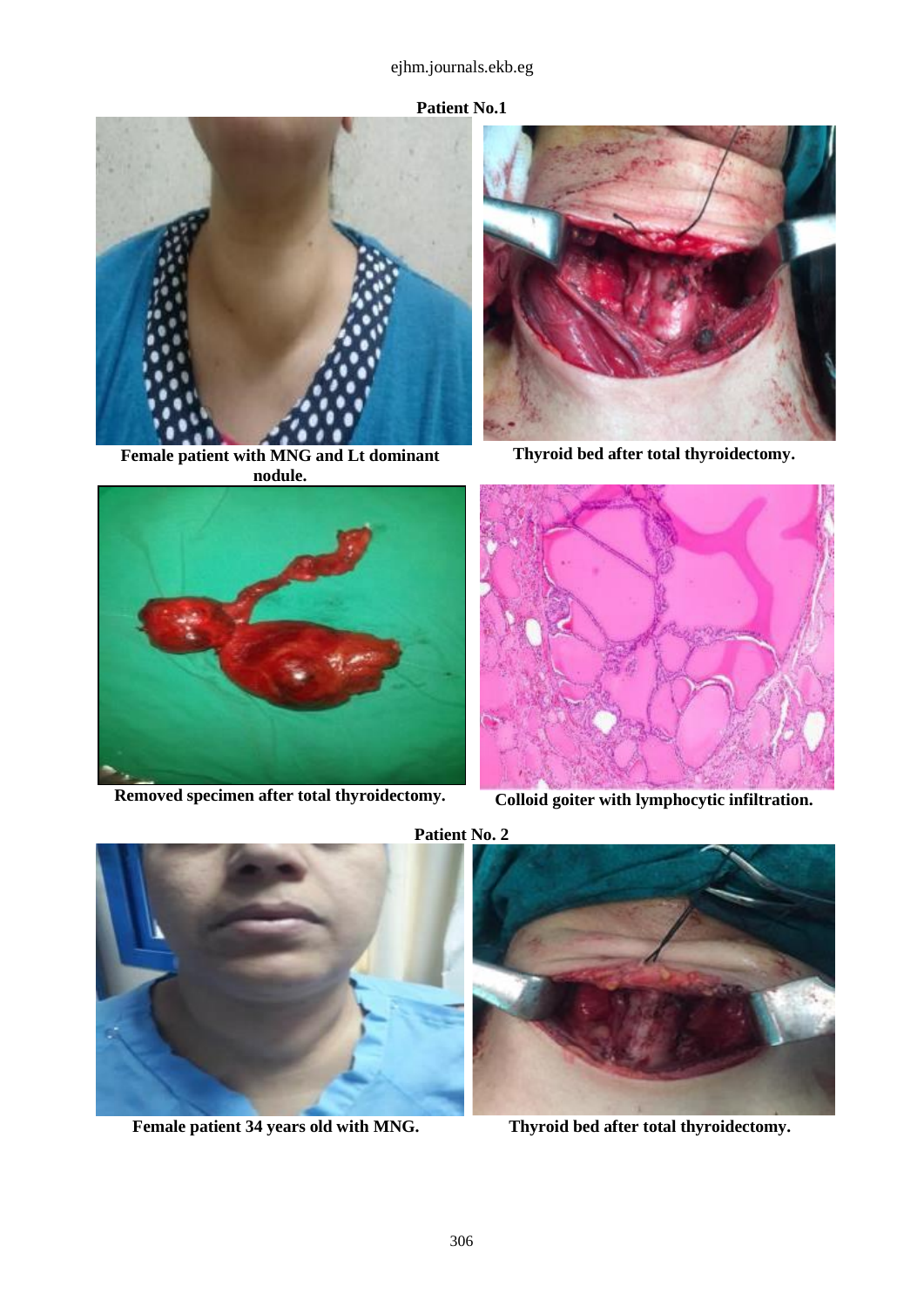#### ejhm.journals.ekb.eg



#### **Postoperative follow up** *Early*

- o Postoperatively we followed up vital signs and drain for postoperative haemorrhage.
- o We exposed the wound for early detection of wound haematoma to avoid its compression manifestation and detection if the patient was in need for re-exploration or conservative management.
- o In patients who were complaining of hypocalcemic manifestation, we measured serum calcium on the day of the surgery and on subsequent 2 days
- o We defined postoperative hypocalcemia as a calcium level lower than 8.0 mg/dL (reference range 8.2– 10.2 mg/dL)
- o We defined temporary hypocalcemia as a calcium level lower than 8.0 mg/dL in at least 2 consecutive samples. In these patients, hypocalcemia resolved within days.
- o We considered temporary hypocalcemia to be severe when calcium levels remained lower than 8.0 mg/dL for more than 3 days. In these patients, hypocalcemia resolved within 6 months.
- o The drain was removed after 24 hrs and voice assessment was done in all patients before they were discharged.
- o We defined temporary recurrent laryngeal nerve palsy as hoarseness associated with vocal cord paralysis at laryngoscopy within 6 months postoperatively.
- o In the first visit to outpatient clinics (one week after operation) the stitches were removed and patient was advised to take eltroxine as a replacement therapy after total thyroidectomy.



**Removed specimen after total thyroidectomy. Colloid nodular goiter with secondary changes.**

## *Late*

- o In the subsequent visits, one month, six months and 12 months ultrasensitive TSH was estimated and eltroxine was given accordingly.
- o Also we measured serum calcium in the subsequent visits, one month, six months and one year, patients who required vitamin D and calcium supplementation for more than 6 months, we considered hypoparathyroidism to be permanent.
- o We considered recurrent laryngeal nerve palsy to be permanent if hoarseness associated with vocal cord paralysis at laryngoscopy after 6 months postoperative.

**Ethical approval and written informed consent: An approval of the study was obtained from Mansoura University academic and ethical committee.** Every patient signed an informed written consent for acceptance of the operation.

#### *Statistical analysis*

Recorded data were analyzed using the statistical package for social sciences, version 20.0 (SPSS Inc., Chicago, Illinois, USA). Quantitative data were expressed as mean  $\pm$  standard deviation (SD). Qualitative data were expressed as frequency and percentage.

#### *The following tests were done:*

 Independent-samples t-test of significance was used when comparing between two means.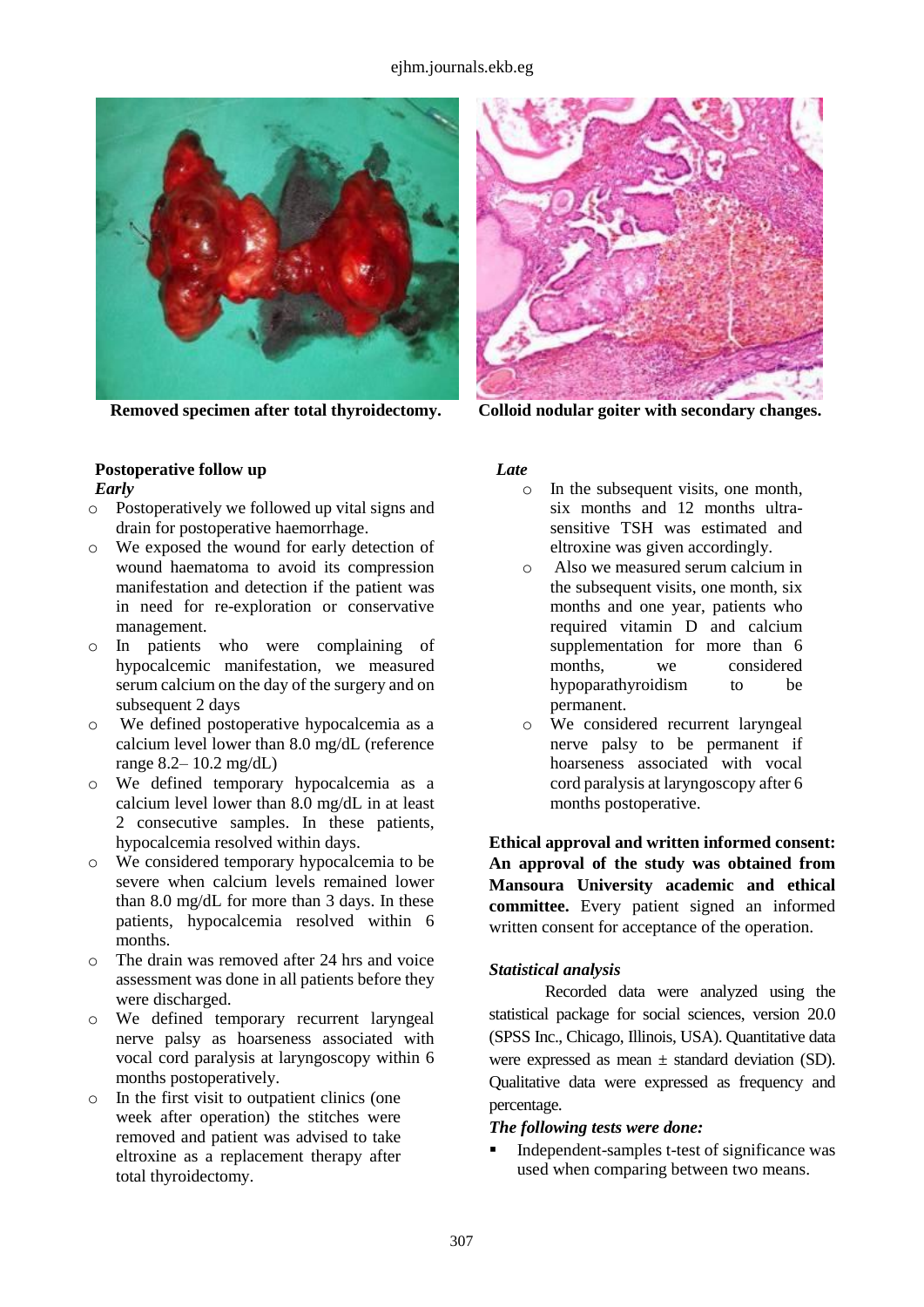- Chi-square  $(x^2)$  test of significance was used in order to compare proportions between two qualitative parameters.
- The confidence interval was set to 95% and the margin of error accepted was set to 5%. The pvalue was considered significant as the following:
	- P-value < 0.05 was considered significant.
	- P-value < 0.001 was considered as highly significant.
	- P-value  $> 0.05$  was considered insignificant.

## **RESULTS**

**Table (1):** Demographic data of the cases in the study

| <b>Items</b> | <b>Study cases</b><br>$n=100$ |
|--------------|-------------------------------|
| Age (years)  | $43.59 \pm 9.58$              |
| <b>Sex</b>   |                               |
| -Male        | 18(18%)                       |
| -Female      | 82(82%)                       |

One hundred patients included in our study over a period of one year (June 2017 and May 2018). Males represented 18 patients (18%) while females represented 82 patients (82%). The mean age of the included cases was  $43.59 \pm 1$ 9.58 years old (Table 1).

#### **Table (2):** Complaint data of cases

| Items                         | <b>Study cases</b> |
|-------------------------------|--------------------|
|                               | $n=100$            |
| <b>Complaint</b>              |                    |
| Neck swelling                 | 71(71%)            |
| Compression<br>manifestations | 19(19%)            |
| Neck pain                     | $10(10\%)$         |

Among these patients, there were 71 cases presented by compression manifestation (71%), 19 cases presented by neck swelling (19%) and 10 cases presented by neck pain (10%) as shown in table (2).

|  |  | Table (3): Sonographic data of cases |  |  |  |  |
|--|--|--------------------------------------|--|--|--|--|
|--|--|--------------------------------------|--|--|--|--|

| <b>US</b>           |            |
|---------------------|------------|
| TIRAD <sub>2</sub>  | 53(53%)    |
| TIRAD <sub>3</sub>  | $40(40\%)$ |
| TIRAD <sub>4a</sub> | 7(7%)      |

US examination of our patients revealed that 53 cases were TIRAD 2 (53%), 40 cases (40%) were TIRAD 3, while 7 cases (7%) were TIRAD 4a (Table 3).

## **Table (4):** FNAC data of cases

|  | ٧<br>۱A |
|--|---------|
|--|---------|

| TIVAU      |         |
|------------|---------|
| Bethesda 2 | 71(71%) |
| Bethesda 3 | 29(29%) |

FNAC was done to all patients, where there was 71 case Bethesda 2 (71%) and 29 cases Bethesda 3 (29%) as shown in table (4).

#### **Table (5):** RSE data of cases

| <b>RSE</b> |                                                    |
|------------|----------------------------------------------------|
| Absent     | 89 (89%)                                           |
| Present    | $11(11\%)$                                         |
|            | Detroiternal extension in our petients was 1100000 |

Retrosternal extension in our patients was 11cases  $(11\%)$  as shown in table  $(5)$ .

| <b>Table (6):</b> Early postoperative complications of the |
|------------------------------------------------------------|
| cases in the study                                         |

| Items                  | <b>Study cases</b> |
|------------------------|--------------------|
|                        | $n=100$            |
| Postoperative          |                    |
| Hypocalcemic           |                    |
| manifestations         | $10(10\%)$         |
| Recurrent laryngeal    |                    |
| nerve (RLN) injury     | 6(6%)              |
| Postoperative hematoma |                    |
|                        | 5(5%)              |

Early postoperative complications in our study ware 10 cases showing hypocalcemic manifestations; 3 of them improved spontaneously in the  $1<sup>st</sup>$  3 days (mild transient hypocalcemia 3%) and the other 7 cases discharged on antihypocalcemic treatment. RLN injury in our patients was 6 cases. They showed hoarseness of voice (6%) 2ry to unilateral RLN injury while no patient showed aphonia or stridor. Postoperative hematoma in our study was 5 cases (5%), only one case needed for re-exploration while 4 cases did not require and improved by conservative management (Table 6).

**Table (7):** Clinical data of the cases in the study at 1 month after surgery

| <b>Items</b>                        | <b>Study cases</b><br>$n=100$ |
|-------------------------------------|-------------------------------|
| Hypocalcemic<br>manifestations      | 5(5%)                         |
| Recurrent laryngeal<br>nerve injury | 4(4%)                         |

One month postoperatively, we found that two of the seven discharged cases on antihypocalcemic medications showed improvement and stopped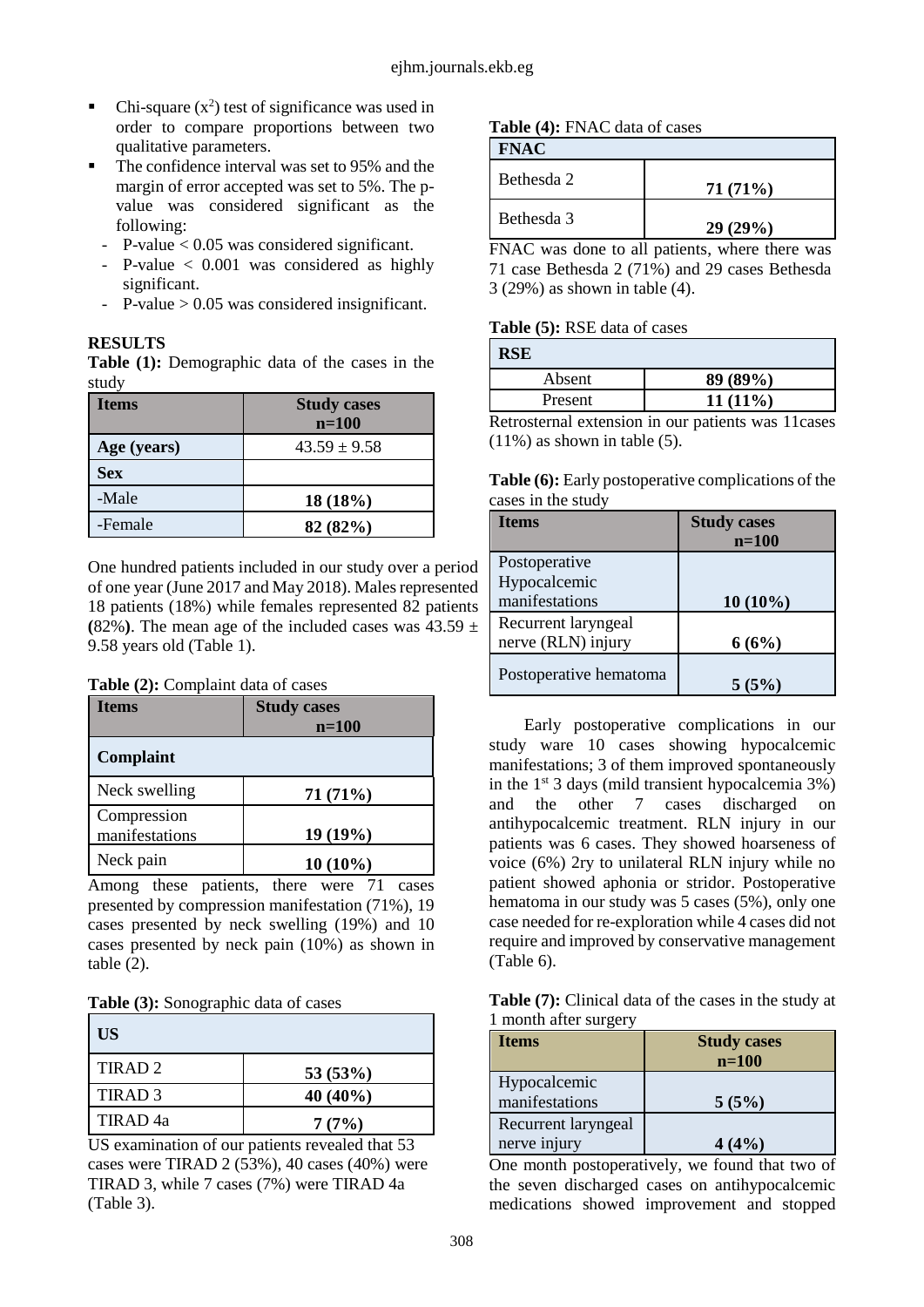treatment (moderate transient hypocalcemia 2%), while the 6 patient showed hoarseness of voice (6%) 2ry to unilateral RLN injury, 2 of them were showed spontaneous improvement (transient RLNI 2%) as shown in table (7).

**Table (8):** Postoperative complications at 6 months data of the cases in the study

| <b>Items</b>        | <b>Study cases</b><br>$n=100$ |
|---------------------|-------------------------------|
| Hypocalcemic        |                               |
| manifestations      | $2(2\%)$                      |
| Recurrent laryngeal |                               |
| nerve injury        | $1(1\%)$                      |

Six months postoperatively, we found that three of the 5 cases still on antihypocalcemic medications showed improvement and stopped treatment (sever transient hypocalcemia 3%), while the 4 patient were still showing hoarseness of voice (4%) 2ry to unilateral RLN injury, 3 of them showed spontaneous improvement (transient RLNI 3%) as shown in table (8).

**Table (9):** Postoperative complications at 12 month of the cases in the study

| <b>Items</b>        | <b>Study cases</b> |
|---------------------|--------------------|
|                     | $n=100$            |
| Hypocalcemic        |                    |
| manifestations      | 2(2%)              |
| Recurrent laryngeal |                    |
| nerve injury        | $1(1\%)$           |

One year postoperatively, we found that two patients who still on antihypocalcemic medications did not show improvement and required long-life treatment (permanent hypocalcemia 2%), while one patient was still showing hoarseness of voice (1%) 2ry to unilateral RLN injury and did not show spontaneous improvement at 1 year post-operative (permanent RLNI 1%) as shown in table (9).

## **DISCUSSION**

Total thyroidectomy has a benefit over other types of thyroid operations that showed reduction of the incidence of recurrence provided that parathyroid glands and RLN are identified and preserved. This depends on personal experience of the surgeon.

Park *et al.* <sup>(5)</sup> reported in his study that on 565 patients who underwent total and completion thyroidectomy, postoperative temporary hypocalcaemia was recorded in 27 patients (4.8%) while 4 patients (0.7%) had permanent hypocalcaemia.

In our study, total thyroidectomy was performed in (100%) of cases. Post-operative hypocalcemia was recorded in 10%. In the  $1<sup>st</sup>$  3 days postoperatively, 3 of them showed spontaneous improvement and did not require antihypocalcemic treatment (mild transient hypocalcemia 3%). One month postoperatively, we found that two of the seven cases discharged on antihypocalcemic medications showed improvement and stopped treatment (moderate transient hypocalcemia 2%). Six months postoperatively, we found that three of the 5 cases still on antihypocalcemic medications showed improvement and stopped treatment (sever<br>transient hypocalcemia 3%). One year transient hypocalcemia 3%). One year postoperatively, we found that two patients who still on antihypocalcemic medications did not show improvement and required lifelong treatment (permanent hypocalcemia 2%).

**Gough and Wilkinson (6)** reported that there were 283 patients with benign multinodular goiter. Total thyroidectomy was the procedure, permanent recurrent laryngeal nerve (RLN) injuries that occurred unintentionally was two patients (0.7%). In the endocrine surgery unit the rate was 5 of 1017 (0.5%), and in the other general surgery units it was 3 of 97 (3.01%). Total thyroidectomy can be done safely with a low rate of complications. Studies that have been reported with considerably higher complication rates, the complication rate appeared to be higher when surgery is done by surgeons other than those with special endocrine surgical interest. Expertise and experience, in our study showed nearly the same results.

**In our study** 100 patients were operated with identification and preservation of bilateral RLN. RLN injury in our patients was 6 cases that showed hoarseness of voice (6%) while no patient showed aphonia or stridor. One month postoperatively, we found that two cases showed spontaneous improvement (transient RLNI 2%). Six months postoperatively, we found that 3 cases showed spontaneous improvement (transient RLNI 3%). One year postoperatively, we found that one patient was still showing hoarseness of voice (1%) and did not show spontaneous improvement (permanent RLNI 1%).

Postoperative hematoma detected in our patients was 5 cases, only one case needed for reexploration (1%) while 4 cases improved by conservative management. This agrees with **Efremidou** *et al.* **(7)** who reported that postoperative hematoma requiring reoperation occurred in 2 patients (0.2%); the bleeding source was from branches of the inferior thyroid artery in